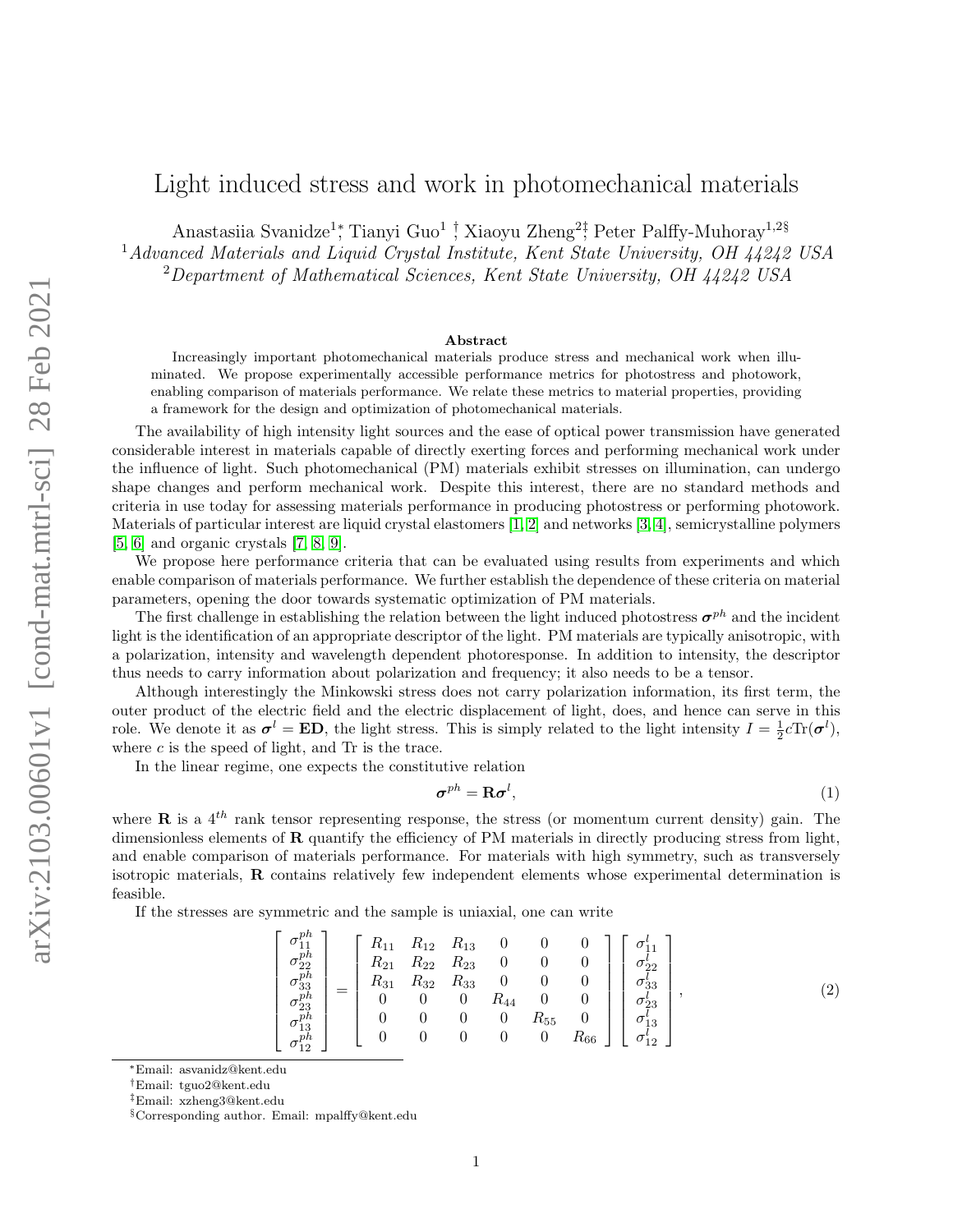and by using light linearly polarized along a principal axis, the diagonal elements of  $\bf{R}$  can be determined.

We next inquire about the connection between the elements of  $\bf{R}$  and material parameters of PM samples. To gain some insight, we make use of the following elementary model. We assume that PM bulk materials consist of a solid elastic host, in which discrete photoisomerizable 'dye' molecules with volume  $v_d$  are embedded randomly but with uniform average density. When illuminated, a dye molecule in the low-energy isomer conformation absorbs a single photon with energy  $h\nu_d$ , and undergoes a prescribed volume-conserving shape-changing transformation, such as from a low-energy prolate ellipsoid to a sphere, the high-energy isomer conformation. The dye shape change can be described by a bare dye strain  $\varepsilon_0^d$ , see Fig. [1.](#page-2-0) In the absence of an externally applied stress, in an ideal continuum model, where identical solid inclusions undergo a volume-conserving strain  $\varepsilon_0^d$  in an elastic solid host, the resulting bulk strain may be assumed to be  $\varepsilon^{ph} = \phi_{hd} \varepsilon_0^d$ , where  $\phi_{hd}$  is the volume fraction of the high-energy conformers. However, the orientations of the dye molecules are not identical; the relevant quantity is their orientational average  $\langle \epsilon_0^d \rangle = S_d \epsilon_0^d$  where  $-\frac{1}{2} \leq S_d \leq 1$  is the orientational order parameter. In addition, interactions with the host can further modify this<sup>[1](#page-1-0)</sup>, and we write instead  $\varepsilon^{ph} = \phi_{hd} \varepsilon^d$ , where  $\varepsilon^d = \alpha S_d \varepsilon_0^d$  is the effective dye strain. The corresponding photostress  $\boldsymbol{\sigma}^{ph}$ , measured at zero bulk strain, is assumed to be

<span id="page-1-2"></span>
$$
\boldsymbol{\sigma}^{ph} = \phi_{hd} \mathbf{C} : \boldsymbol{\varepsilon}^d,\tag{3}
$$

where **C** is the stiffness tensor of the host.

The photoinduced high-energy conformers relax back into the low-energy conformation after a lifetime  $\tau$ . For simplicity, we assume that the high-energy conformer always has enough energy to guarantee the strain  $\varepsilon^d$ , and we assume that  $\tau$  is a constant regardless of the environment. In the photostationary state, the decay rate of the high energy isomer population must equal the creation rate from the low energy isomer population with volume fraction  $\phi_{ld}$ , and

<span id="page-1-3"></span>
$$
\frac{\phi_{hd}}{\phi_{ld}} = (\boldsymbol{\sigma}^d)^{-1} : \boldsymbol{\sigma}^l,\tag{4}
$$

where

$$
(\boldsymbol{\sigma}^d)^{-1} = \frac{c\tau}{h\nu_d} \mathbf{a}^{ld},\tag{5}
$$

and  $a^{ld}$  is the absorption cross-section tensor of the low-energy conformer.<sup>[2](#page-1-1)</sup> We note that dye stress  $\sigma^d$ , with the units of energy current density, is a material property. Since the total dye volume fraction  $\phi_d = \phi_{hd} + \phi_{ld}$ is a constant,

<span id="page-1-6"></span>
$$
\phi_{hd} = \phi_d \frac{(\sigma^d)^{-1} : \sigma^l}{1 + (\sigma^d)^{-1} : \sigma^l},\tag{7}
$$

indicating nonlinearity and saturation when  $({\boldsymbol{\sigma}}^d)^{-1} : {\boldsymbol{\sigma}}^l \geq 1$ .

The photostress, in the linear regime, from Eqs. [\(3\)](#page-1-2) and [\(4\)](#page-1-3), is

<span id="page-1-4"></span>
$$
\boldsymbol{\sigma}^{ph} = \phi_{ld} \mathbf{C} : \boldsymbol{\varepsilon}^d ((\boldsymbol{\sigma}^d)^{-1} : \boldsymbol{\sigma}^l), \tag{8}
$$

and the stress gain function  $\bf{R}$ , from Eqs. [\(1\)](#page-0-0) and [\(8\)](#page-1-4), is

<span id="page-1-5"></span>
$$
\mathbf{R} = \phi_{ld} \mathbf{C} : \boldsymbol{\varepsilon}^d (\boldsymbol{\sigma}^d)^{-1}.
$$
 (9)

The dependence of the stress gain  $\bf{R}$  on material parameters is a key result. Its constituents are more readily seen in an isotropic system; there Eq. [\(9\)](#page-1-5) can be written as  $R = \phi_{ld} \varepsilon^d Y c / I_0$ , where Y is Young's modulus, and  $I_0 = h\nu_d/a^{ld}\tau$ . According to Eq. [\(9\)](#page-1-5), our model indicates that, for a given light intensity, photostress is proportional to the corresponding elastic modulus [\[10\]](#page-5-9) of PM materials.

<span id="page-1-1"></span><sup>2</sup>We take the this to be

$$
\mathbf{a}^{ld} = \frac{2\pi}{\varepsilon_0 \lambda} \text{Im}\alpha^d,\tag{6}
$$

<span id="page-1-0"></span><sup>&</sup>lt;sup>1</sup>In the simplest case,  $\alpha = 1$  but in general, it can be reduced or increased due to the interaction of the dye and the host. Examples would be free volume effects in the host reducing the effective bare dye strain, or order parameter change of a liquid crystal host, reducing anisotropic dispersion interaction due to photoisomerization of the dye; coupling of the order parameter to the polymer network results in bulk strain. Ref. [\[11\]](#page-5-10) reports vales of  $\varepsilon^d > 1$ .

where  $\text{Im}\alpha^{ld}$  is the imaginary part of the polarizability,  $\varepsilon_0$  is the permittivity of free space, and  $\lambda$  is the wavelength.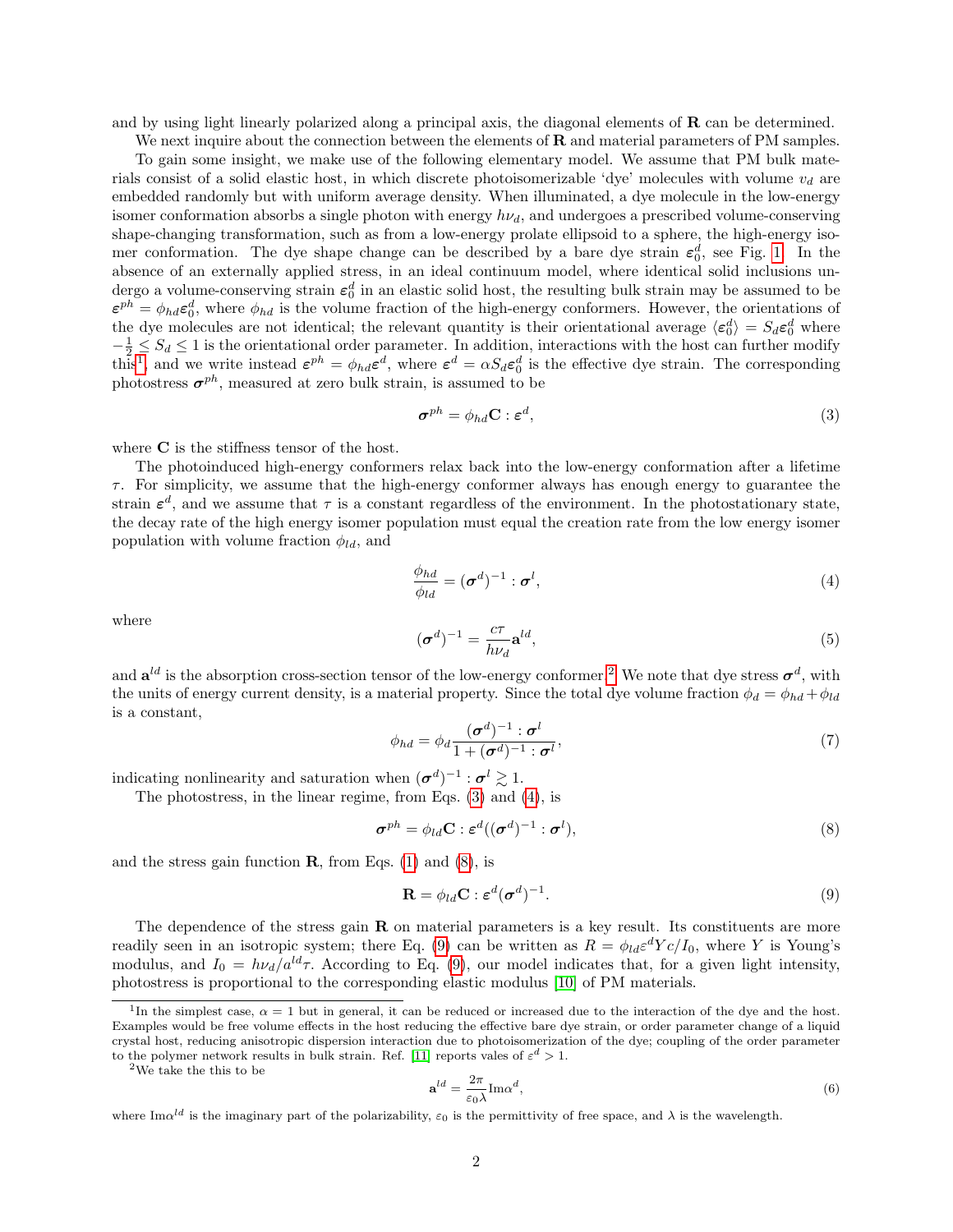

<span id="page-2-0"></span>Figure 1: A schematic shows the shape change of a dye isomer under illumination and is excited from the low energy "trans" (left) to the high energy "cis" (right) conformation. The bare strain tensor can be calculated based on the change of semiaxes of the ellipsoid.

The above result can be compared with experiment. By illuminating samples with light polarized along the symmetry axis  $\hat{z}$  of uniaxial liquid crystal elastomers and other transversely isotropic samples, the element  $R_{zz} = \sigma_{zz}^{ph} c/I$  can be determined. Measuring stress gain in bels, the quantity  $R'_{zz} = \log_{10} R_{zz}$ , as a function of Young's modulus, is shown in Fig. [2](#page-2-1) below, demonstrating the experimentally observed stiffness dependence of the response.



<span id="page-2-1"></span>Figure 2: Graph of  $R'_{zz}$  vs. Young's modulus Y. The numbers on the graph indicates that  $R'_{zz}$  is calculated based on data from the corresponding article in the reference list. The line indicates proportionality; deviations are ascribed to differences in values of  $\phi_{ld}, \varepsilon^d$  and  $I_0$ .

We next consider the efficiency of PM materials in converting light energy to mechanical work. We define the efficiency Γ as the ratio of mechanical work done on a load to the energy absorbed from light. Experimental determination of  $\Gamma$  is usually straightforward. To relate the efficiency to material parameters, we make use of the relation between photostress and light in Eqs. [\(1\)](#page-0-0) and [\(9\)](#page-1-5).

When a PM material is illuminated, photoisomerizable dye molecules photoisomerized into the highenergy conformation exhibit a prescribed strain  $\varepsilon^d$ , leading to bulk photostress and photostrain. If there are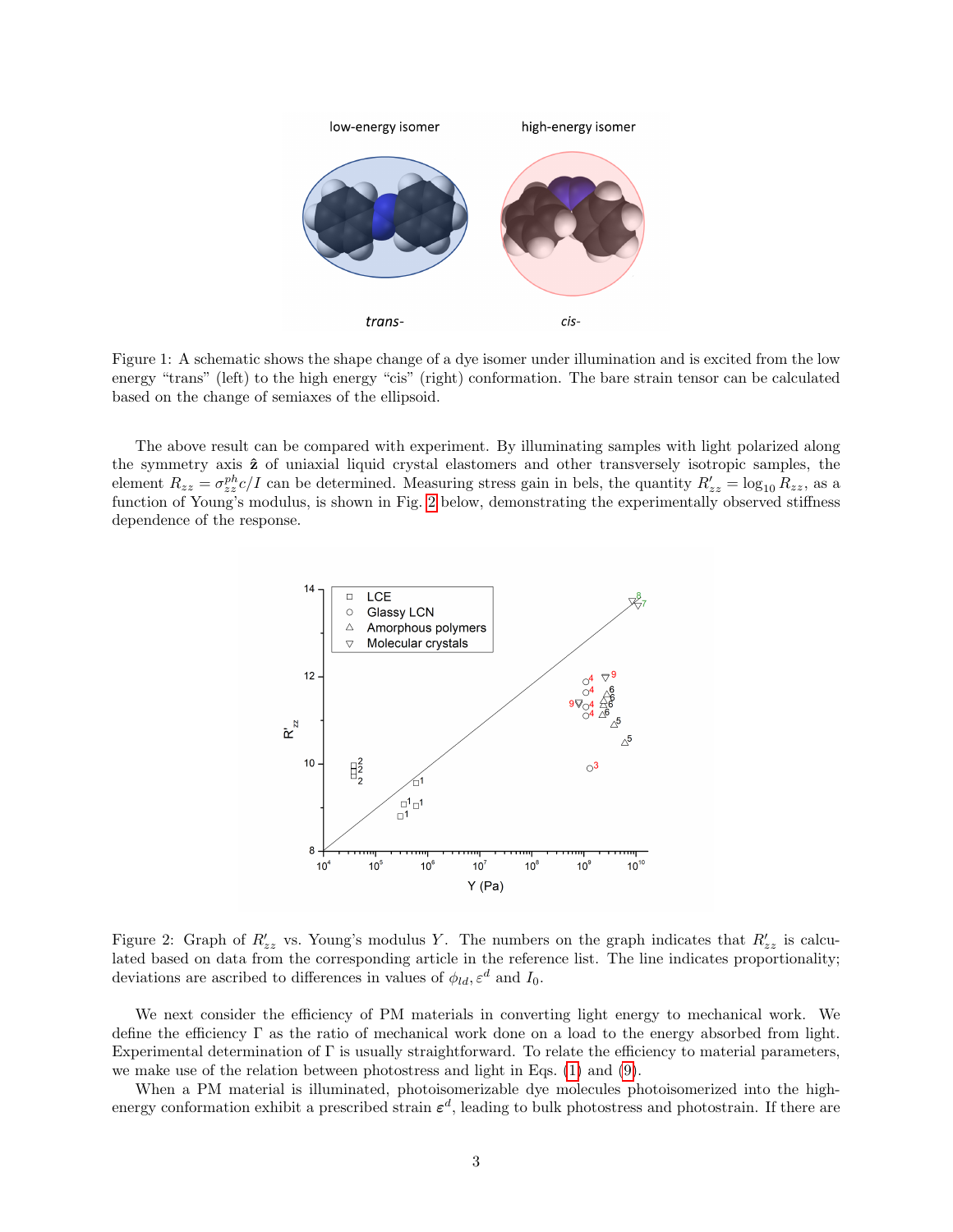no externally applied stresses, the sample deforms, and mechanical work produced by light is stored as elastic energy. If an external load is present providing an external stress, then the mechanical work enabled by light is partitioned between work on the load and elastic energy stored in the PM host. To simply illustrate this, we consider an illuminated isotropic elastomer host without any external stress, but with a volume conserving uniaxial photostrain and corresponding uniaxial photostress. The stored elastic energy density in a volume conserving material is then

$$
\mathcal{E}_{st} = \frac{3}{2} G(\varepsilon_{zz}^{ph})^2 = \frac{3}{8} \frac{1}{G} (\sigma_{zz}^{ph})^2,
$$
\n(10)

where G is the shear modulus and  $\varepsilon_{zz}$  is element of the bulk strain. If a load is present, with a single stress component  $\sigma_{zz}^{load}$ , the stored energy becomes

$$
\mathcal{E}_{st} = \frac{3}{8} \frac{1}{G} (\sigma_{zz}^{ph} - \frac{2}{3} \sigma_{zz}^{load})^2.
$$
\n
$$
(11)
$$

If the load stress is written in terms of the photostress as  $\sigma_{zz}^{load} = \gamma \sigma_{zz}^{ph}$ , where  $\gamma < 1$ , the stored elastic energy density becomes

$$
\mathcal{E}_{st} = \frac{1}{2} Y (\varepsilon_{zz}^{ph})^2 (1 - \frac{2}{3} \gamma)^2,\tag{12}
$$

where  $Y = 3G$  is Young's modulus, while the work density W done on the load is

$$
\mathcal{W} = \sigma_{zz}^{load} \varepsilon_{zz} = \frac{1}{2} Y (\varepsilon_{zz}^{ph})^2 \frac{4}{3} \gamma (1 - \frac{2}{3} \gamma). \tag{13}
$$

The photowork done on the external load thus depends on the ratio  $\gamma$  of the load stress to the photostress; it is maximized here when an impedance match function, here  $f(\gamma) = \frac{4}{3}\gamma(1-\frac{2}{3}\gamma)$ , is a maximum. When  $\gamma=3/4,\,\sigma_{zz}^{load}=3/4\sigma_{zz}^{ph}=1/2Y\varepsilon_{zz}^{ph}.$ 

In general, the mechanical work density done by the light on the sample is

<span id="page-3-1"></span>
$$
\mathcal{W} = \frac{1}{2} \phi_{hd}^2 \varepsilon^d : \mathbf{C} : \varepsilon^d f(\gamma), \tag{14}
$$

where  $f(\gamma)$  may differ from the expression above, but we expect its argument  $\gamma$  to remain the same (the ratio of the load stress to the photostress), and its maximum to occur when  $\gamma$  is of order unity.

The system is assumed to be overdamped; the time for work is taken to be the characteristic response time  $t_r$  of the system.<sup>[3](#page-3-0)</sup> The energy input per volume from the absorbed light in time  $t_r$  is

<span id="page-3-2"></span>
$$
\mathcal{E}_{in} = \frac{\phi_{ld}}{v_d} c \mathbf{a}^{ld} : \boldsymbol{\sigma}^l t_r,
$$
\n(15)

where  $v_d$  is the volume of a dye molecule.

The efficiency,  $\Gamma = \mathcal{W}/\mathcal{E}_{in}$ , from Eqs. [\(4\)](#page-1-3), [\(14\)](#page-3-1) and [\(15\)](#page-3-2), is

<span id="page-3-3"></span>
$$
\Gamma = \frac{\frac{1}{2}\varepsilon^d : \phi_{hd} \mathbf{C} : \varepsilon^d}{(t_r/\tau)(h\nu_d/v_d)} f(\gamma).
$$
\n(16)

The dependence of the light-to-work efficiency Γ on material parameters is our second key result. In this form, Eq. [\(16\)](#page-3-3) enables straightforward interpretation. The quantity  $\frac{1}{2} \epsilon^d : \phi_{hd} \mathbf{C} : \epsilon^d$  in Eq. (16) is the work density of a single dye molecule in undergoing strain  $\varepsilon^d$  in a medium with effective stiffness constant  $\phi_{hd}$ C due to photoisomerization. The quantity  $(h\nu_d/v_d)$  in the denominator is the energy density of the photoisomerized dye molecule;  $(t_r/\tau)$  is the number of photons absorbed in doing the work. The last term  $f(\gamma)$ , related to impedance match, is the fraction of mechanical energy that has gone into work on the load. The volume fraction  $\phi_{hd}$  depends on illumination as given in Eq. [\(7\)](#page-1-6), however, it cannot be greater than  $\phi_{d}$ .

Lack of reliable parameters values makes comparison of experiment and model predictions challenging. Data on high-energy isomer lifetimes  $\tau$  and low-energy isomer absorption cross-sections is scarce. Information regarding the effective dye strains  $\varepsilon^d$  is not readily available. Although the bare dye strain  $\varepsilon_0^d$  can be

<span id="page-3-0"></span><sup>&</sup>lt;sup>3</sup>For simplicity, we don't pursue the anisotropic viscoelastic origins of  $t_r$  here.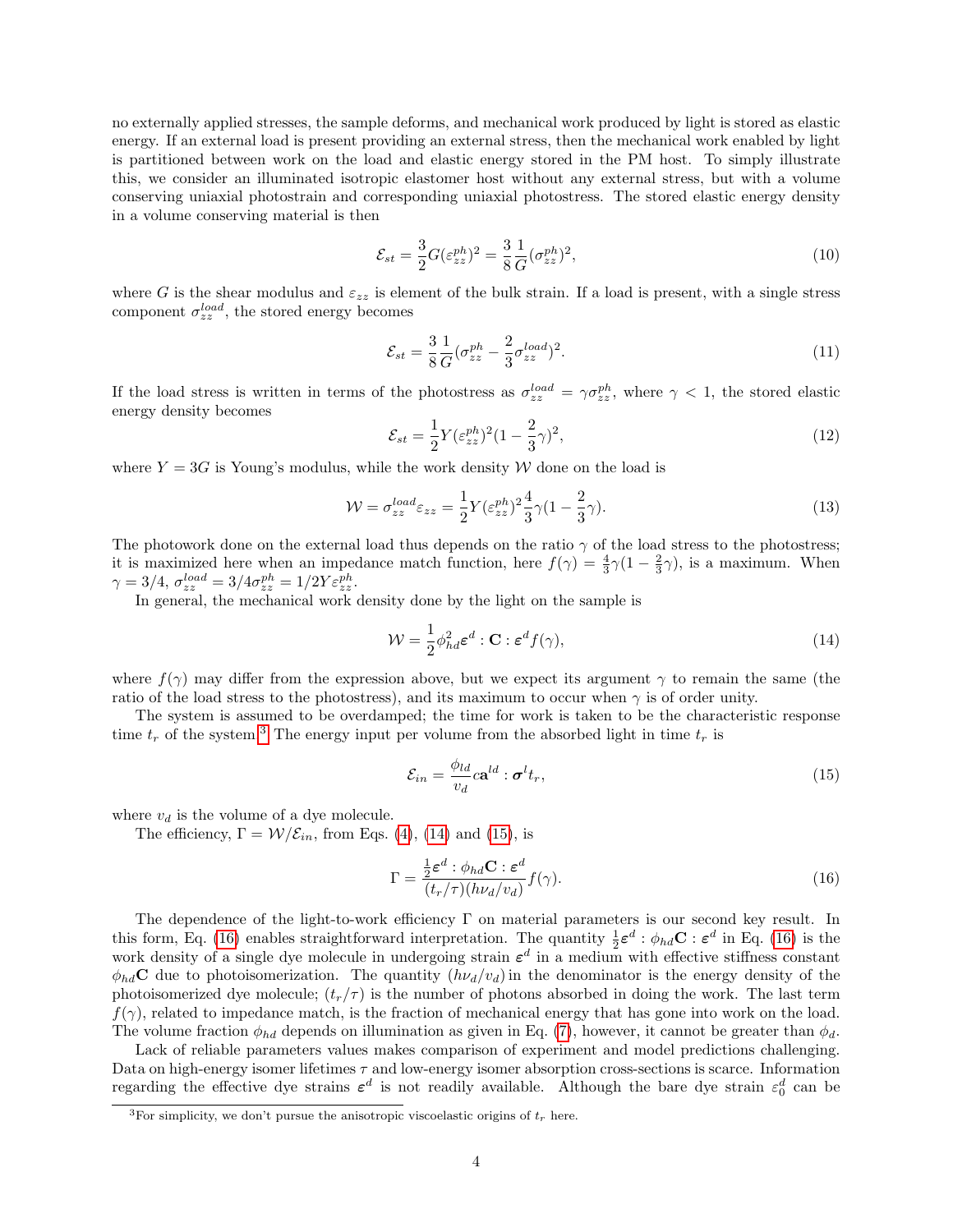<span id="page-4-0"></span>Table 1: Photowork efficiencies of three photomechanical materials.

|                              | Ref. Material | $\epsilon$ <sup>ph</sup>                                                   | Φd                                    | Y(Pa)                           | $h\nu_d/v_d(Pa)$ | $\Gamma_{ex}$               | $1_{th}$                                         |
|------------------------------|---------------|----------------------------------------------------------------------------|---------------------------------------|---------------------------------|------------------|-----------------------------|--------------------------------------------------|
| $\left\lceil 12\right\rceil$ | LCE           |                                                                            | $6 \times 10^{-2}$ $1 \times 10^{-3}$ | $1 \times 10^4$                 | $4 \times 10^8$  | $\overline{4\times10^{-6}}$ | $4 \times 10^{-5}$                               |
| 13                           | <b>LCN</b>    | $8 \times 10^{-3}$ 1                                                       |                                       | $3 \times 10^8$ 6 $\times 10^8$ |                  |                             | $1 \times 10^{-5}$ 6 $\times \overline{10^{-6}}$ |
| 14                           | DAE Crystal   | $2 \times 10^{-3}$ $5 \times 10^{-1}$ $1 \times 10^{10}$ $5 \times 10^{8}$ |                                       |                                 |                  |                             | $7 \times 10^{-5}$ $8 \times 10^{-5}$            |

reasonable estimated, from molecular models, the effective dye strain  $\varepsilon^d = \alpha S_d \varepsilon_0^d$  is more difficult to estimate since there is little data available on the orientational order parameter  $S_d$  and even less on the coupling term  $\alpha$ . Nonetheless, Eq. [\(16\)](#page-3-3), together with Eq. [\(7\)](#page-1-6), gives an explicit expression for efficiency in terms of measurable material parameters and illumination.

To enable rough comparison with experiments, we assume that one-half of the dye molecules are in the high-energy conformation,  $\phi_{hd} = \phi_d/2$ , and  $\varepsilon^d = 2\varepsilon^{ph}/\phi_d$ , and calculating the molecular volume of dyes from mass density and assuming that  $f = 1/2$  and  $t_r = \tau$ , we estimate the efficiency using

<span id="page-4-2"></span>
$$
\Gamma_{th} \simeq \frac{\frac{1}{2} (\varepsilon^{ph})^2 Y}{\phi_d (h\nu_d/v_d)}.\tag{17}
$$

Using data from publications with adequate photowork information, we provide experimental and theoretical efficiencies for two different liquid crystal elastomers with azo dye and for a two-component organic diarylethene crystal in Table [1.](#page-4-0)

This suggests reasonable agreement between experiment and model predictions, given range of material properties and the assumptions made in lieu of missing data. Relevant data to enable more detailed comparison of experiment efficiency and model predictions can be obtained from experiments.[4](#page-4-1)

Eq. [\(16\)](#page-3-3) clearly identifies the factors contributing to the efficiency. The dominant contribution to work is  $\alpha S_d \varepsilon_0^d$ :  $\mathbf{C}$ :  $\alpha S_d \varepsilon_0^d$ , where the joint contribution of all terms needs to be maximized. Although this is challenging, the contributing mechanisms have been identified. The volume fraction of the high energy isomer given by Eq. [\(7\)](#page-1-6) is critical, since due to absorption  $\sigma^{l}$  in thick samples can be small, resulting in dramatic reduction of  $\phi_{hd}$  [\[17,](#page-6-2) [18\]](#page-6-3). The energy density of the high energy dye is given; it represents the maximum energy available for work. Matching system response time to the high energy conformer lifetime is desirable, as is matching load stress to photostress. Current experimental results indicate that bulk of the absorbed light energy goes into heating the sample. Separating thermal and photoinduced contributions to mechanical work are therefore of paramount importance when probing the performance of PM materials.

In the light of the above, we propose, as a basic figure of merit, the ratio of work and energy densities from Eq. [\(17\)](#page-4-2):

$$
FOM = \frac{\frac{1}{2}(\varepsilon^{ph})^2 Y}{\phi_d(h\nu_d/v_d)},\tag{18}
$$

which can be readily determined. We mention that results from a different but compatible model are consistent with ours presented here [\[15\]](#page-6-4); a detailed comparison will be presented elsewhere. Details of the photomechanical coupling in nematic elastomers have also been studied, including the question of mechanical stability [\[16\]](#page-6-5).

In summary, we have identified the appropriate descriptor of the illuminating light, the light stress  $\sigma^l = \mathbf{ED}$ . We have provided a simple model, on the basis of which we have proposed two criteria for assessing the performance of a photomechanical material: the stress gain  $\mathbf{R}$ , and the work efficiency  $\mathbf{\Gamma}$ . Both can be readily determined from experimental data. The stress gain is a novel criterion which measures the ratio of light induced stress in the bulk material relative to the stress from light, and the work efficiency Γ measures the ratio of work done on an external load relative to the energy absorbed per dye. We have related both of these quantities to material properties, and showed reasonable agreement between model predictions

<span id="page-4-1"></span><sup>&</sup>lt;sup>4</sup>The low-energy isomer absorption cross-section a can be obtained from the absorption coefficient/decay length of the dyed sample. The high-energy isomer lifetime  $\tau$  can be obtained from the time dependence of the absorption spectrum of the sample. This allows determination of the characteristic intensity; then the from the total dye volume fraction  $\phi_d$ , the volume fraction  $\phi_{hd}$  of the high-energy isomer can be obtained as function of incident intensity. Once the volume fraction  $\phi_{hd}$  is known, the dye strain can be calculated from the measured photoinduced bulk strain. Knowing the photostress from experiment, the load-to-photostress ratio  $\gamma$  can be calculated.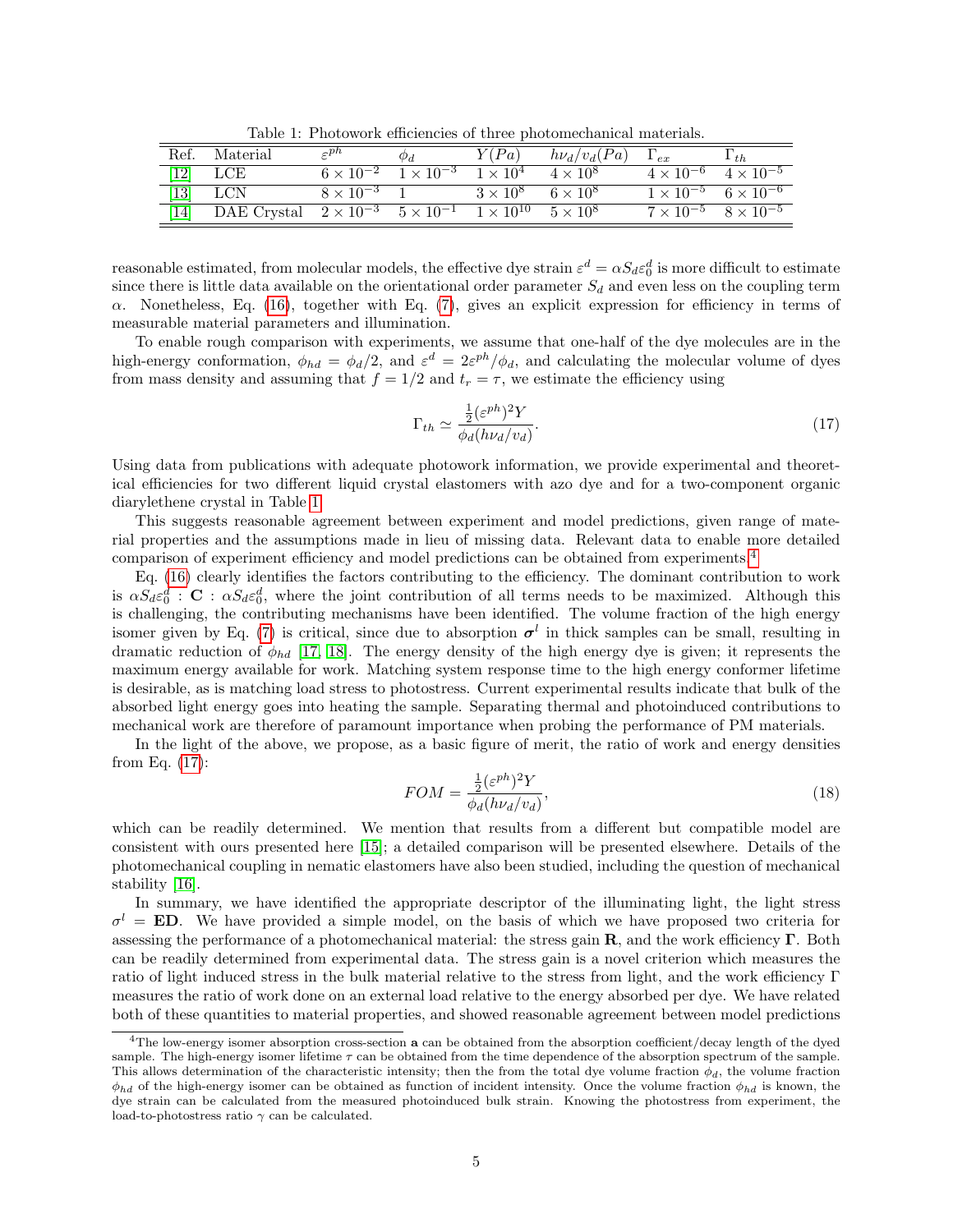and experiment. We have identified the material properties of dye stress  $\sigma^d$  and absorption cross-section tensor  $\mathbf{a}^{ld}$  and indicated their role, and indicated how they may be determined from measurements.

Most importantly, based on insights gained from the model, we identified the individual processes and their contributions to the efficiency of light doing mechanical work. Accordingly, we have indicated strategies to optimize performance related to these processes, and provide direction for improving PM materials performance.

Acknowledgements: We acknowledge valuable discussions with D. Broer, Eindhoven University of Technology) and T. Ikeda (Chuo University). We are grateful for collaboration on materials preparation with S-W. Oh and for useful discussions with R. Hayward (Colorado) and the MURI team. We are grateful for literature references provided by W. Xu. This work was supported by the Office of Naval Research [ONR N00014-18-1-2624].

## References

- <span id="page-5-0"></span>[1] A. S´anchez-Ferrer, A. Merekalov and H. Finkelmann. Opto-mechanical effect in photoactive nematic side-chain liquid-crystalline elastomers. Macromolecular rapid communications, 32(8), 671-678 (2011).
- <span id="page-5-1"></span>[2] C. L. M. Harvey and E. M. Terentjev E. M. Role of polarization and alignment in photoactuation of nematic elastomers. The European Physical Journal E, 23(2), 185-189 (2007).
- <span id="page-5-2"></span>[3] C. L. van Oosten, K. D. Harris, C. W. M Bastiaansen and D.J. Broer. Glassy photomechanical liquidcrystal network actuators for microscale devices. The European Physical Journal E, 23(3), 329-336 (2007).
- <span id="page-5-3"></span>[4] C. L. van Oosten, D. Corbett, D. Davies, M. Warner,C. W. Bastiaansen and D.J. Broer. Bending dynamics and directionality reversal in liquid crystal network photoactuators. Macromolecules, 41(22), 8592-8596 (2008).
- <span id="page-5-4"></span>[5] K. M. Lee, D. H. Wang, H. Koerner, R. A. Vaia, L. S. Tan, and T. J. White. Enhancement of photogenerated mechanical force in azobenzene-functionalized polyimides. Angewandte Chemie International Edition, 51(17), 4117-4121 (2012).
- <span id="page-5-5"></span>[6] J.J. Wie, D.H. Wang, K.M. Lee, L.S. Tan,& T.J. White. Molecular engineering of azobenzenefunctionalized polyimides to enhance both photomechanical work and motion. Chemistry of Materials, 26(18), 5223-5230 (2014).
- <span id="page-5-6"></span>[7] M. Morimoto and M. Irie. A diarylethene cocrystal that converts light into mechanical work. Journal of the American Chemical Society, 132(40), 14172-14178 (2010).
- <span id="page-5-7"></span>[8] F. Terao, M. Morimoto and M. Irie. Light-driven molecular-crystal actuators: rapid and reversible bending of rodlike mixed crystals of diarylethene derivatives. Angewandte Chemie International Edition, 51(4), 901-904 (2012).
- <span id="page-5-8"></span>[9] H. Koshima, R. Matsuo, M. Matsudomi, Y. Uemura ande M. Shiro. Light-driven bending crystals of salicylidenephenylethylamines in enantiomeric and racemate forms. Crystal growth  $\&$  design, 13(10), 4330-4337 (2013).
- <span id="page-5-9"></span>[10] S-W Oh, T. Guo, A. Kuenstler, R. Hayward, P. Palffy-Muhoray, X. Zheng, Measuring the five elastic constants of a nematic liquid crystal elastomer, Liq. Cryst., DOI: 10.1080/02678292.2020.1790680 (2020).
- <span id="page-5-10"></span>[11] M. Dunn, Photomechanics of mono- and polydomain liquid crystal elastomer films, J. App. Phys. 102, 013506 (2007).
- <span id="page-5-11"></span>[12] M. Camacho-Lopez, H. Finkelmann, P. Palffy-Muhoray, and M. Shelley, Fast liquid-crystal elastomer swims into the dark, Nat Mater 3, 307 (2004).